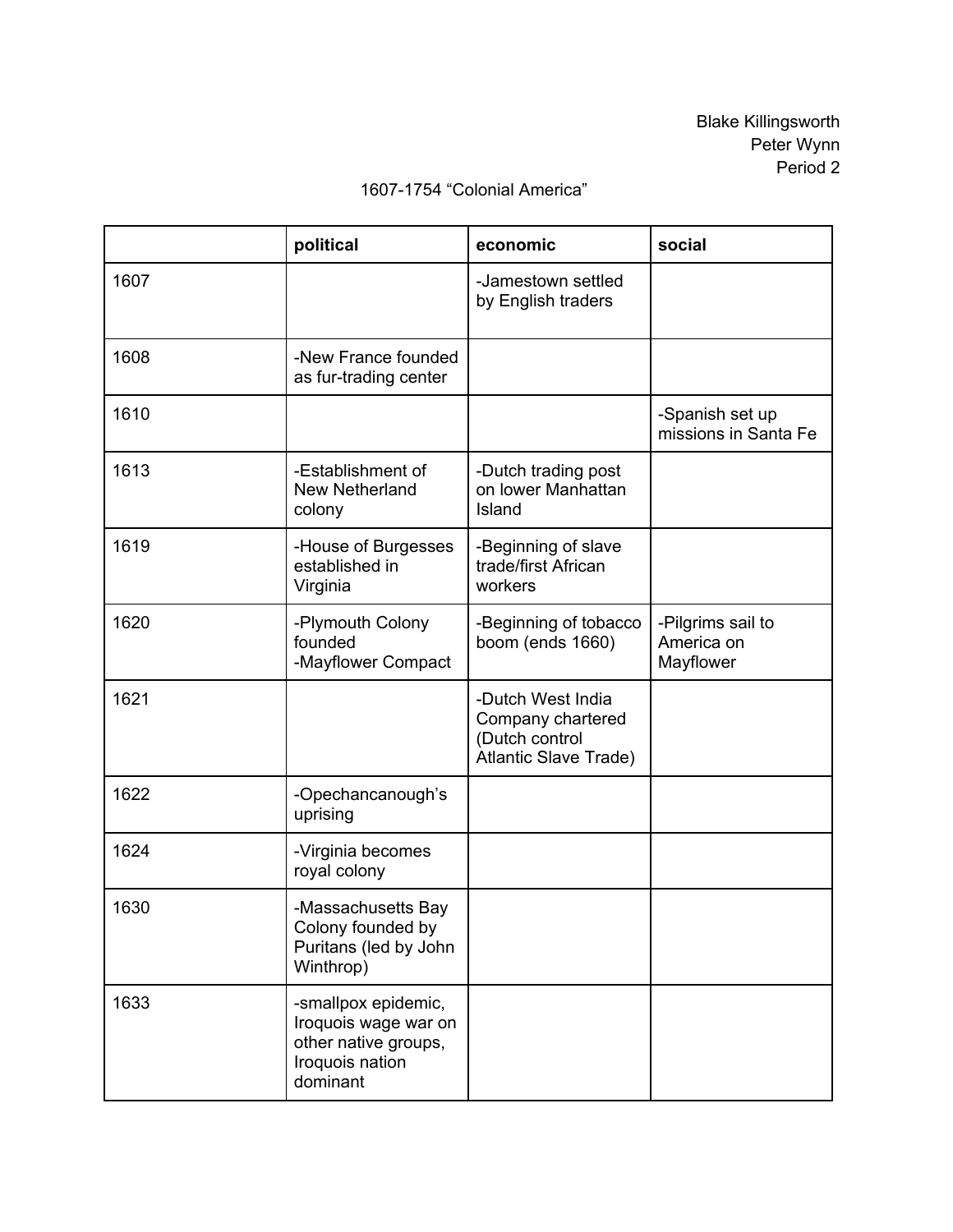| 1634 | -Lord Baltimore,<br>Catholics settle<br>Maryland;<br>representative<br>assembly established |                                                                                                                                                                          |                                                 |  |
|------|---------------------------------------------------------------------------------------------|--------------------------------------------------------------------------------------------------------------------------------------------------------------------------|-------------------------------------------------|--|
| 1635 | -Connecticut settled                                                                        |                                                                                                                                                                          |                                                 |  |
| 1636 | -Puritan-Pequot War<br>-Roger Williams<br>founds Providence,<br>Rhode Island                |                                                                                                                                                                          |                                                 |  |
| 1637 |                                                                                             |                                                                                                                                                                          | -Anne Hutchinson<br>banished to Rhode<br>Island |  |
| 1638 |                                                                                             | -first colonial printing<br>press set up in<br>Cambridge,<br><b>Massachusetts</b>                                                                                        |                                                 |  |
| 1639 | -Connecticut Puritans<br>adopt the<br>"Fundamental<br>Orders"                               |                                                                                                                                                                          |                                                 |  |
| 1644 | -Charter obtained for<br>Rhode Island Colony                                                |                                                                                                                                                                          |                                                 |  |
| 1651 |                                                                                             | -Parliament passes<br>Act of Trade and<br>Navigation<br>(Navigation Acts<br>continue to be<br>amended/enforced in<br>1651, 1660, 1662,<br>1663, 1670, 1673,<br>and 1696) |                                                 |  |
| 1652 |                                                                                             | -Dutch supremacy in<br>West African slave<br>trade declines<br>(English complete<br>control by 1674)                                                                     |                                                 |  |
| 1663 | -Carolina granted<br>proprietorship by                                                      |                                                                                                                                                                          |                                                 |  |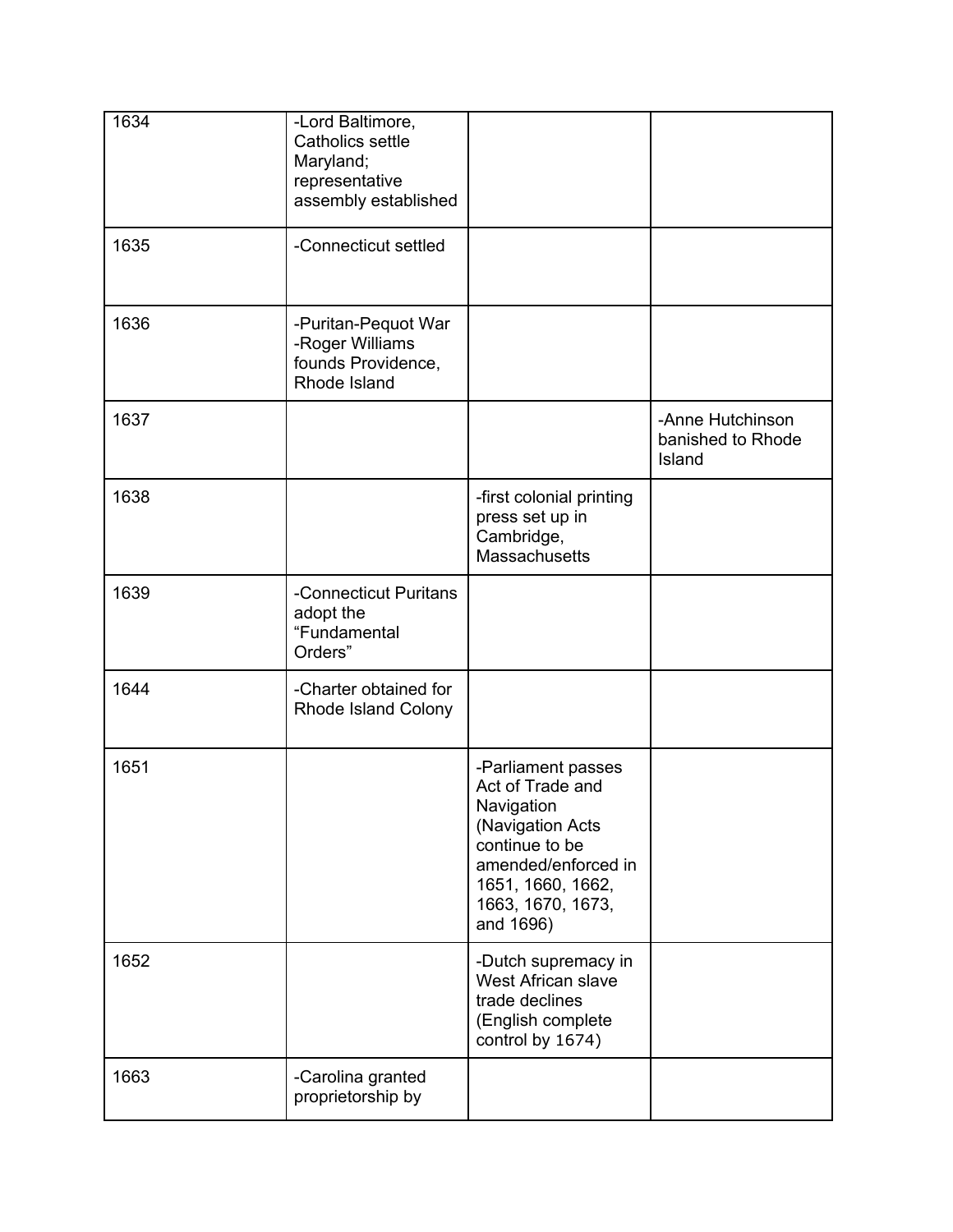|      | <b>Charles II</b>                                                                                                                                                                                                     |                                                                  |  |
|------|-----------------------------------------------------------------------------------------------------------------------------------------------------------------------------------------------------------------------|------------------------------------------------------------------|--|
| 1664 | -English take over<br>New Netherland,<br>renamed New York<br>-Maryland makes<br>lifelong servitude for<br>black slaves<br>mandatory; similar<br>laws passed in New<br>York, New Jersey,<br>Carolinas, and<br>Virginia |                                                                  |  |
| 1669 | -The Fundamental<br>Constitutions of<br>Carolina established                                                                                                                                                          |                                                                  |  |
| 1670 | -Increased violence<br>between landless<br>laborers and Native<br>Americans                                                                                                                                           |                                                                  |  |
| 1672 |                                                                                                                                                                                                                       | -Royal Africa<br>Company<br>monopolized (loses<br>monopoly 1696) |  |
| 1673 |                                                                                                                                                                                                                       | -Revenue (sugar) Act                                             |  |
| 1674 | -All Dutch colonies<br>controlled by Britain                                                                                                                                                                          |                                                                  |  |
| 1675 | -Bacon's Rebellion<br>-Bacon issues<br>"Manifesto and<br>Declaration of the<br>People"<br>-Metacom's (King<br>Philip's) War (1675-<br>1676)                                                                           |                                                                  |  |
| 1681 | -Pennsylvania colony<br>founded<br>-William Penn creates<br>Frame of<br>Government                                                                                                                                    |                                                                  |  |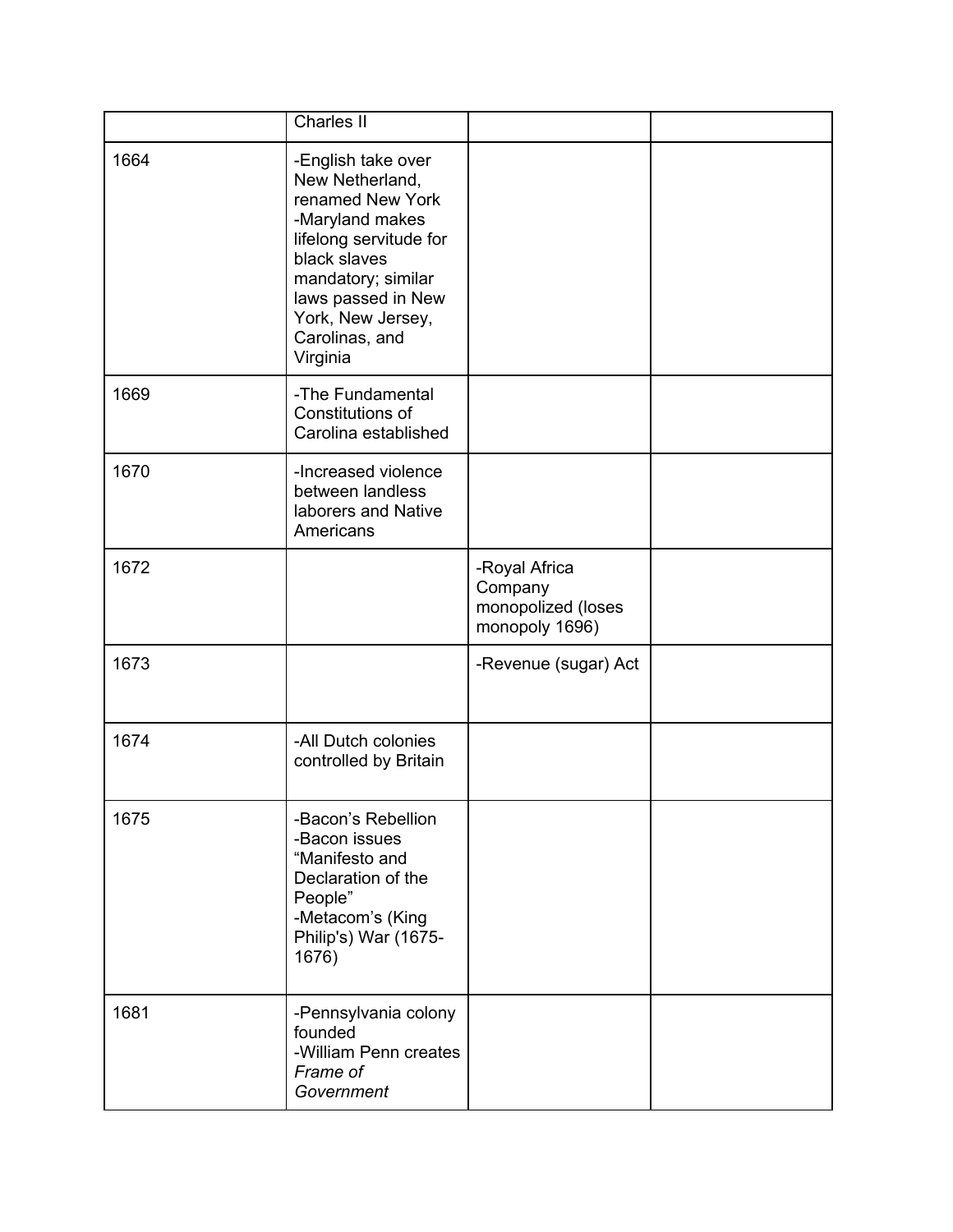| 1686 | -Establishment of<br>Dominion of New<br>England                                                    |           |                                                                                            |  |
|------|----------------------------------------------------------------------------------------------------|-----------|--------------------------------------------------------------------------------------------|--|
| 1688 | -Glorious Revolution<br>$(1688 - 1689)$                                                            |           |                                                                                            |  |
| 1689 | -Colonists rebel<br>against royal<br>governments in<br>Massachusetts,<br>Maryland, and New<br>York |           |                                                                                            |  |
| 1692 |                                                                                                    |           | -Salem Witch Trials                                                                        |  |
| 1699 |                                                                                                    | -Wool Act |                                                                                            |  |
| 1702 | -War of Spanish<br>Succession (Queen<br>Anne's War, 1702-<br>1713)                                 |           |                                                                                            |  |
| 1705 | -House of Burgesses<br>legalizes chattel<br>slavery                                                |           |                                                                                            |  |
| 1710 | 1710s-1730s trend:<br>-Germans and Scots-<br>Irish settle in Middle<br>Colonies                    |           | 1710s-1730s trend: -<br>Enlightenment ideas<br>spread to America                           |  |
| 1713 | 1713-1740 trend:<br>Salutary<br>Neglect                                                            |           |                                                                                            |  |
| 1714 | -King George I<br>ascends throne                                                                   |           |                                                                                            |  |
| 1720 |                                                                                                    |           | 1720s trend:<br>-Rise of the Southern<br>gentry<br>-African American<br>community develops |  |